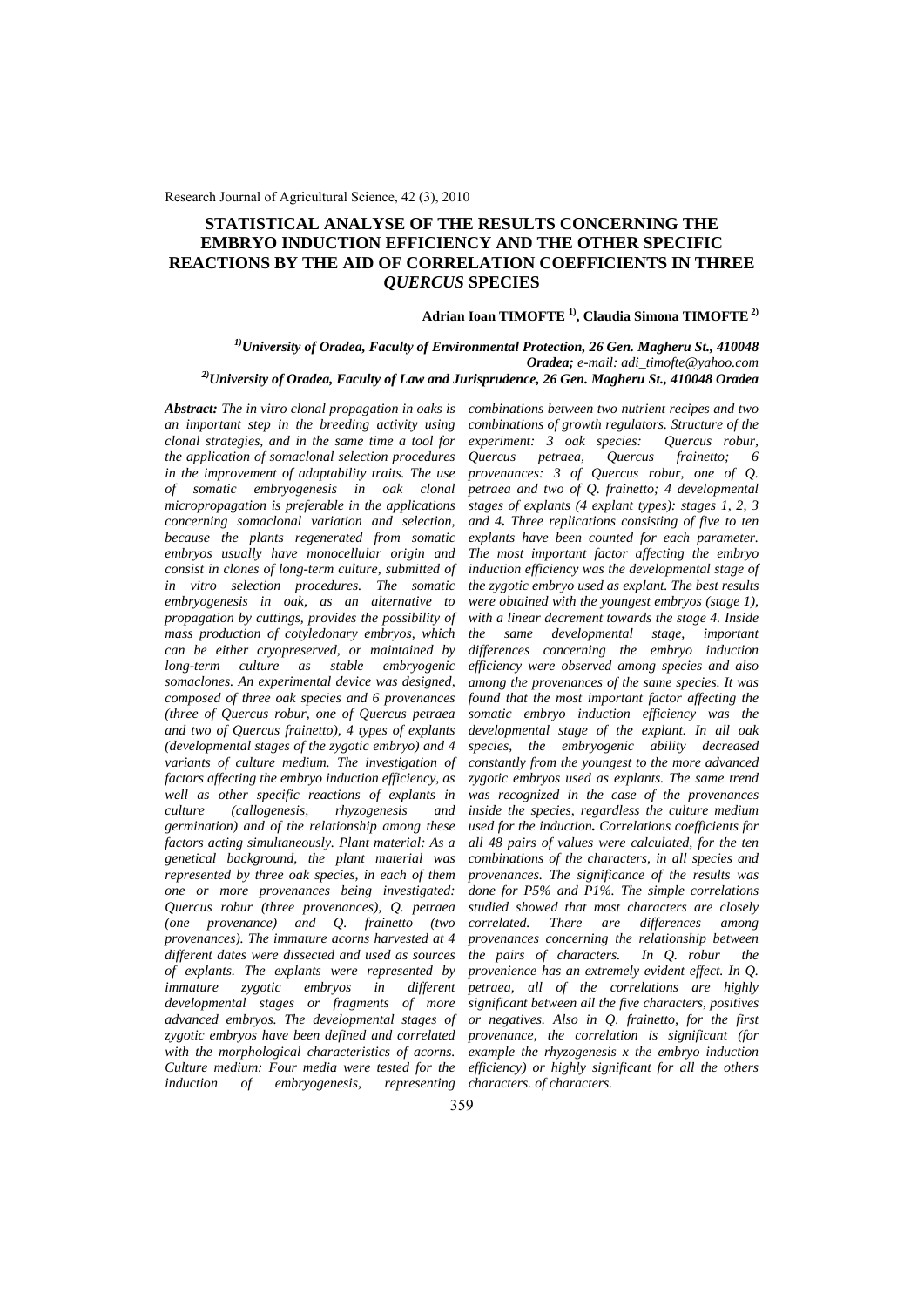*Key words: Quercus, in vitro, embryo induction, correlations coefficients, somatic embryogenesis* 

#### **INTRODUCTION**

The *in vitro* clonal propagation in oaks is an important step in the breeding activity using clonal strategies, and in the same time a tool for the application of somaclonal selection procedures in the improvement of adaptability traits.

The use of somatic embryogenesis in oak clonal micropropagation is preferable in the applications concerning somaclonal variation and selection, because the plants regenerated from somatic embryos usually have monocellular origin and consist in clones of long-term culture, submitted of *in vitro* selection procedures.

The somatic embryogenesis in oak, as an alternative to propagation by cuttings, provides the possibility of mass production of cotyledonary embryos, which can be either cryopreserved, or maintained by long-term culture as stable embryogenic somaclones (WILHELM et al., 1996, 2000).

An experimental device was designed, composed of three oak species and 6 provenances (three of *Quercus robur*, one of *Quercus petraea* and two of *Quercus frainetto*), 4 types of explants (developmental stages of the zygotic embryo) and 4 variants of culture medium (TIMOFTE, 2007).

The investigation of factors affecting the embryo induction efficiency, as well as other specific reactions of explants in culture (callogenesis, rhyzogenesis and germination) and of the relationship among these factors acting simultaneously.

# **MATERIALS AND METHODS**

Plant material:

As a genetical background, the plant material was represented by three oak species, in each of them one or more provenances being investigated: *Quercus robur* (three provenances), *Q. petraea* (one provenance) and *Q. frainetto* (two provenances).

The immature acorns harvested at 4 different dates were dissected and used as sources of explants. The explants were represented by immature zygotic embryos in different developmental stages or fragments of more advanced embryos. The developmental stages of zygotic embryos have been defined and correlated with the morphological characteristics of acorns (PALADA-NICOLAU, HAUSMAN, 2001).

Culture medium:

4 culture media (M1, M2, M3, M4), represented by:

2 variants of nutritive medium: ½ MS (MURASHIGE-SKOOG, 1962) and DCR.(DURZAN, GUPTA, 1987)

2 variants of growth regulator combinations, for each nutritive medium

Four media were tested for the induction of embryogenesis, representing combinations between two nutrient recipes and two combinations of growth regulators.

In order to establish the effect of culture medium upon the efficiency of somatic embryo induction, comparisons were made between nutritive media (QE1 + QE2, versus QE3  $+$  QE4), on one hand, and between the two combinations of growth regulators (QE1 + QE3, versus  $QE2 + QE4$ ), on the other hand.

Structure of the experiment:

3 oak species: *Quercus robur, Quercus petraea, Quercus frainetto*

6 provenances: 3 of *Quercus robur*, one of *Q. petraea* and two of *Q. frainetto.* 

4 developmental stages of explants (4 explant types): stages 1, 2, 3 and 4

Three replications consisting of five to ten explants have been counted for each parameter.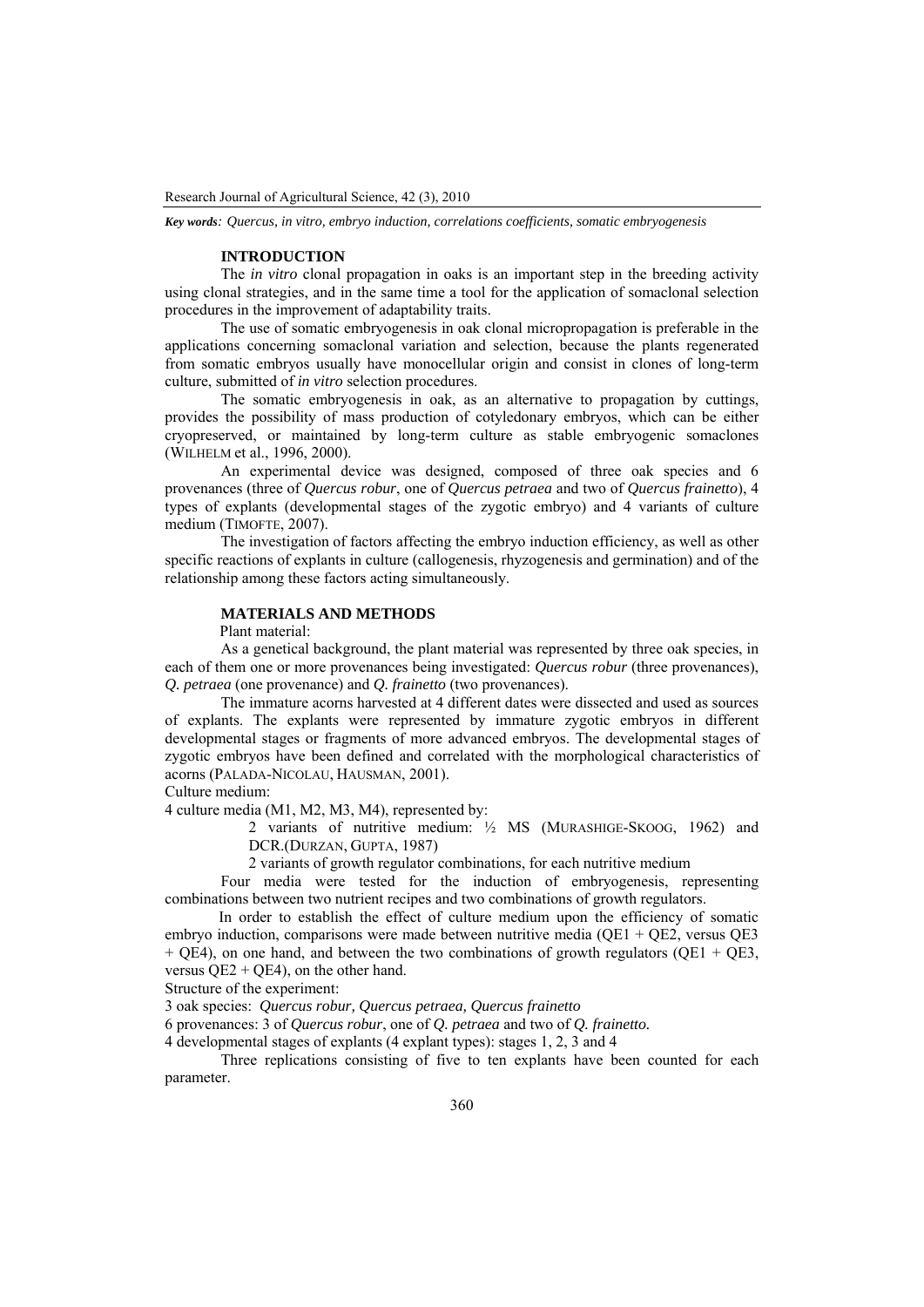### **RESULTS AND DISCUSSIONS**

Because some experimental data had values "0", the transformation  $x' = \sqrt{x+1}$ was used, all calculations being performed with transformed values (Ardelean et al., 2005).

Correlations coefficients for all 48 pairs of values were calculated, for the ten combinations of the characters. The significance of the results was done for P5% and P1% (Table 1-6).

The most important factor affecting the embryo induction efficiency was the developmental stage of the zygotic embryo used as explant. The best results were obtained with the youngest embryos (stage 1), with a linear decrement towards the stage 4.

Inside the same developmental stage, important differences concerning the embryo induction efficiency were observed among species and also among the provenances of the same species.

*Table 1* 

|                                         | Simple correlation coefficients among the various characters studied in |
|-----------------------------------------|-------------------------------------------------------------------------|
| <i>Quercus robur</i> – provenance no. 1 |                                                                         |

| The character             | The viability | The         | The          | The                      | The                      |
|---------------------------|---------------|-------------|--------------|--------------------------|--------------------------|
|                           | of explants   | germination | rhyzogenesis | callogenesis             | embryogenesis            |
| The viability of explants |               | $0.57**$    | 0,24         | $-0.02$                  | $-0.26$                  |
| The germination           |               |             | $0.48**$     | $-0.47**$                | $-0.65**$                |
| The rhyzogenesis          |               |             |              | $-0.22$                  | $-0.41**$                |
| The callogenesis          |               | ۰           | -            | $\overline{\phantom{a}}$ | $0.40**$                 |
| The embryogenesis         |               |             | -            |                          | $\overline{\phantom{a}}$ |

 $r = 0,29$  for P= 5%  $r = 0.37$  for P= 1%

*Table 2* 

Simple correlation coefficients among the various characters studied in *Quercus robur* – provenance no. 2

| The character             | The viability            | The         | The                      | The          | The           |
|---------------------------|--------------------------|-------------|--------------------------|--------------|---------------|
|                           | of explants              | germination | rhyzogenesis             | callogenesis | embryogenesis |
| The viability of explants |                          | $0.60**$    | $0.38**$                 | $-0.41**$    | 0.04          |
| The germination           | ۰                        |             | $0.60**$                 | $-0.51**$    | $-0.50**$     |
| The rhyzogenesis          |                          |             |                          | $-0.29*$     | $-0.31*$      |
| The callogenesis          |                          |             | $\overline{\phantom{0}}$ |              | 0.22          |
| The embryogenesis         | $\overline{\phantom{a}}$ |             |                          |              |               |

*Table 3* 

Simple correlation coefficients among the various characters studied in *Quercus robur* – provenance no. 3

| The character             | The viability | The         | The          | The          | The           |
|---------------------------|---------------|-------------|--------------|--------------|---------------|
|                           | of explants   | germination | rhyzogenesis | callogenesis | embryogenesis |
| The viability of explants |               | 0,21        | 0.18         | $-0.19$      | $-0.06$       |
| The germination           |               |             | 0.06         | $-0.51**$    | $-0.61**$     |
| The rhyzogenesis          |               |             |              | $-0.04$      | $-0.13$       |
| The callogenesis          |               |             |              |              | $0.43**$      |
| The<br>embryogenesis      |               |             |              |              |               |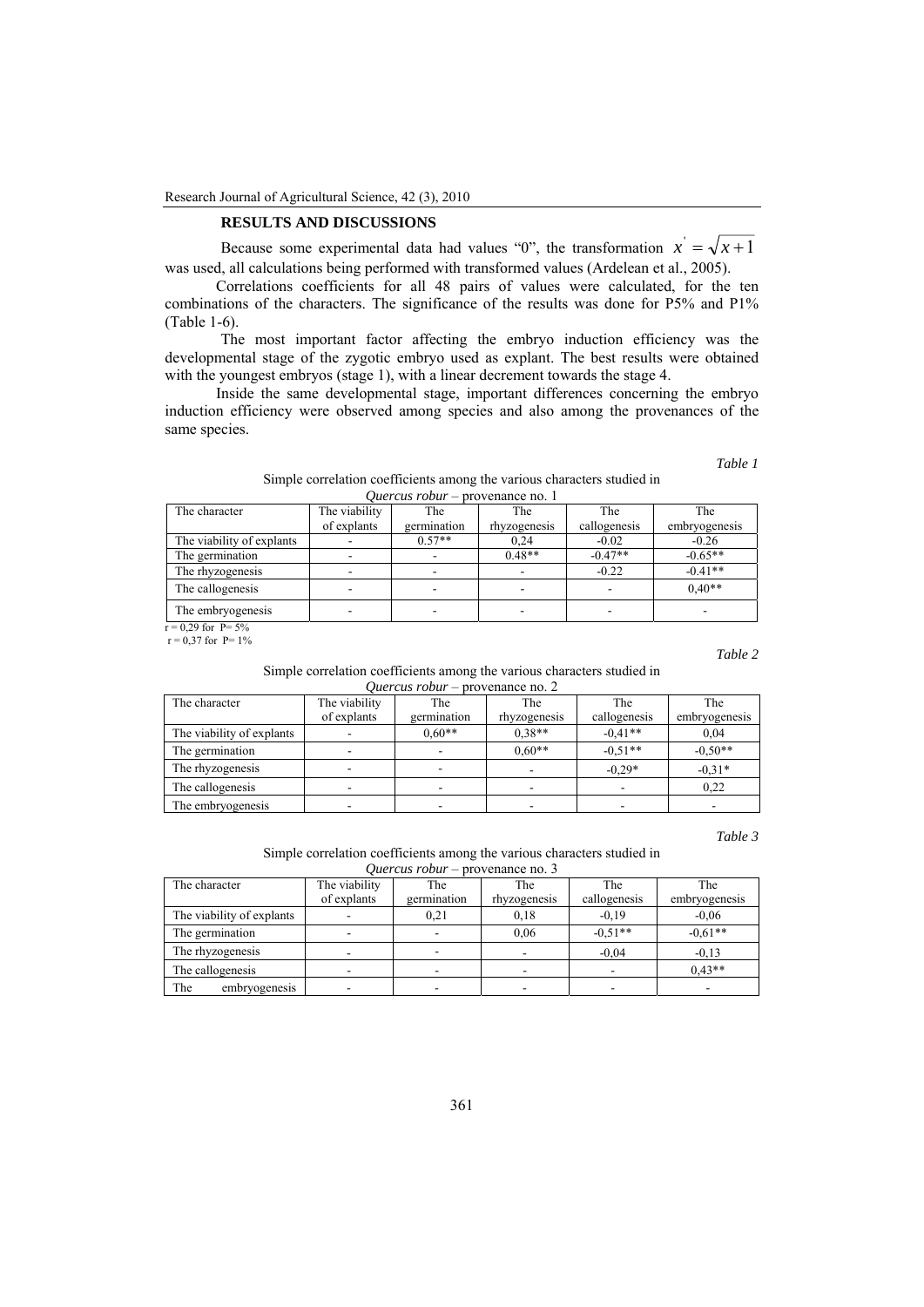*Table 4* 

#### Simple correlation coefficients among the various characters studied in *Quercus petraea*

| <i>Uncreas perrueu</i>    |               |             |                          |              |               |  |
|---------------------------|---------------|-------------|--------------------------|--------------|---------------|--|
| The character             | The viability | The         | The                      | The          | The           |  |
|                           | of explants   | germination | rhyzogenesis             | callogenesis | embryogenesis |  |
| The viability of explants |               | $0.63**$    | $0.52**$                 | $-0.52**$    | $-0.65**$     |  |
| The germination           |               |             | $0.42**$                 | $-0.68**$    | $-0.82**$     |  |
| The rhyzogenesis          |               |             | $\overline{\phantom{0}}$ | $-0.39**$    | $-0.38**$     |  |
| The callogenesis          |               |             |                          |              | $0.64**$      |  |
| The embryogenesis         |               |             |                          | -            |               |  |

*Table 5* 

Simple correlation coefficients among the various characters studied in *Quercus frainetto –* provenance no. 1

| The character             | The viability | The         | The          | The          | The           |
|---------------------------|---------------|-------------|--------------|--------------|---------------|
|                           | of explants   | germination | rhyzogenesis | callogenesis | embryogenesis |
| The viability of explants |               | $0.56**$    | $0.42**$     | $-0.42**$    | $-0.44**$     |
| The germination           |               |             | $0.59**$     | $-0.57**$    | $-0.45**$     |
| The rhyzogenesis          |               |             |              | $-0.37**$    | $-0.34*$      |
| The callogenesis          |               |             |              |              | $0.57**$      |
| The embryogenesis         |               |             |              |              |               |

*Table 6* 

Simple correlation coefficients among the various characters studied in *Quercus frainetto –* provenance no. 2

| The character             | The viability of | The         | The          | The          | The           |
|---------------------------|------------------|-------------|--------------|--------------|---------------|
|                           | explants         | germination | rhyzogenesis | callogenesis | embryogenesis |
| The viability of explants |                  | $0.59**$    | $0.33*$      | $-0.47**$    | $-0.59**$     |
| The germination           |                  |             | $0.49**$     | $-0.53**$    | $-0.36*$      |
| The rhyzogenesis          |                  | -           |              | $-0.32*$     | $-0.29*$      |
| The callogenesis          |                  | ۰           | ۰            | ۰            | $0.42**$      |
| The embryogenesis         |                  |             |              |              |               |

It was found that the most important factor affecting the somatic embryo induction efficiency was the developmental stage of the explant. In all oak species, the embryogenic ability decreased constantly from the youngest to the more advanced zygotic embryos used as explants. The same trend was recognized in the case of the provenances inside the species, regardless the culture medium used for the induction

#### **CONCLUSIONS**

The simple correlations studied showed that most characters are closely correlated. There are differences among provenances concerning the relationship between the pairs of characters.

In *Q. robur* the provenience has an extremely evident effect.

In *Q. petraea*, all of the correlations are highly significant between all the five characters, positives or negatives.

Also in *Q. frainetto*, for the first provenance, the correlation is significant (for example the rhyzogenesis x the embryo induction efficiency) or highly significant for all the others characters.